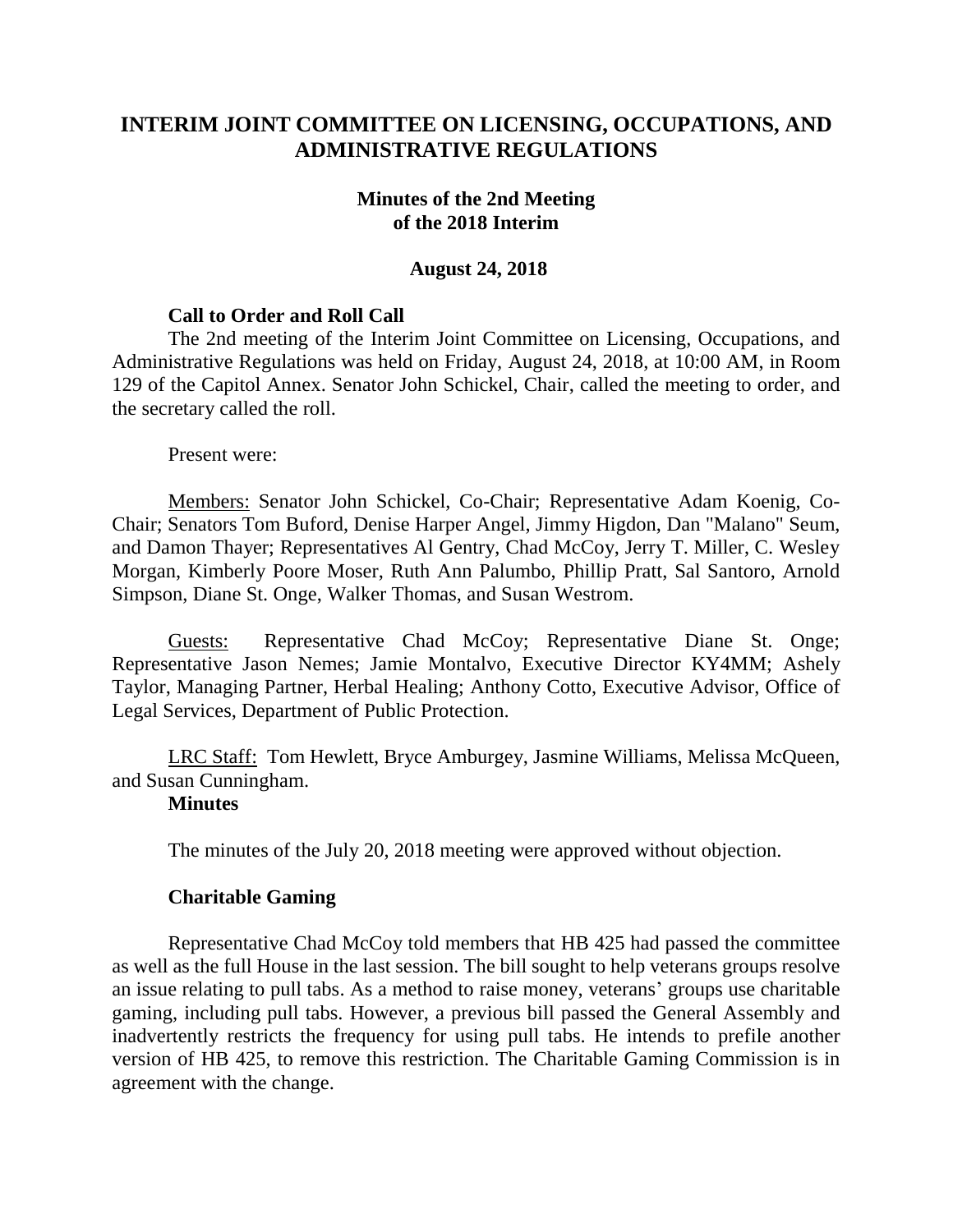### **Proposed Legislation on Medical Marijuana**

Representative Diane St. Onge told members that she and Representative Jason Nemes are developing legislation legalizing the medical use of marijuana, but she went on the say that the bill is not a path forward for legalization of recreational marijuana. It will not be a source of tax revenue source for the state. The proposed bill is intended to treat illness and people in the last stages of their lives, people whose quality of life has been considerably diminished. This will be an alternative means of treatment. Home-grown marijuana will be limited to six plants and six seedlings because the cost of going to a dispensary could be prohibitive for some clients. Being able to home-grow in a regulated framework reduces the cost. The distance to get to a regulated dispensary can also be a factor for some patients. The quality of the product is assured in a homegrown plant. Most states are moving to allowing home-growing of marijuana plants for medical use.

The proposed bill will remove the list of ailments that qualify for medical marijuana. The general feeling is that it is best left to physicians to recommend what they feel will help alleviate symptoms. Other states are also looking to change the list of medical conditions to doctor approved conditions. The intent of this legislation is to be a solution for patients with nausea or extreme pain that their physician believes will be helped by medical marijuana. The legislation will allow for a city or a county to opt-out of marijuana sales at the local level.

Representative Jason Nemes said this bill is different than 2018 Regular Session HB 166. This is a medical bill. There will be a regulatory agency created, the Department of Cannabis Administration. It will be the department's job to ensure that physicians are doing their part and not over-prescribing. There will be no sharing. Doctors will have to register in order to certify that their patients' need this type of treatment. They will have to notify the Kentucky Board of Medical licensure that they intend to make these certifications. This will be similar to the KASPER (Kentucky All Schedule Prescription Electronic Reporting) system today.

The prohibition on cooperation between law enforcement has been removed. HB 166 did not allow federal and state law enforcement to cooperate. In the 2019 proposed legislation, if a patient shares, sells, or otherwise violates their right to have a card, the patient will lose their card and could also be prosecuted. There will be no smoking in public or in public accommodations. Land lords are allowed to prohibit marijuana growing on property they own.

The previous bill allowed for possession of a 90 day supply of product. The proposed bill will limit supply to 30 days. The bill restricts home-growers from having the ability to become a distributor. The intent of a home-grown marijuana option, is for people that cannot afford to purchase from a distributor, the ability to have access to marijuana, especially since insurance does not cover the cost of medical marijuana. There will be no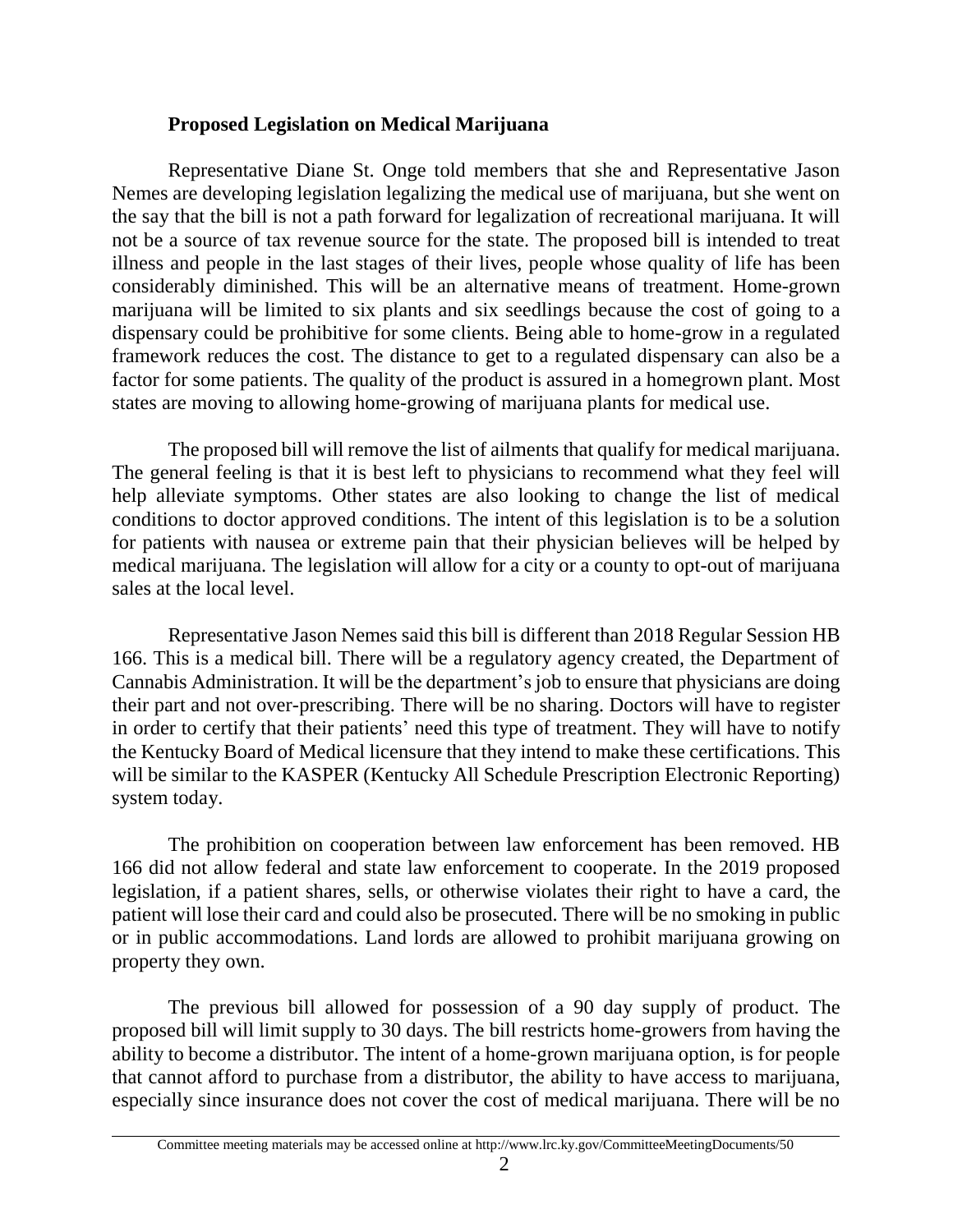marketing that will be colorful and attractive to children. There is also a prohibition for buying across state lines. If your state does not have medical cannabis you are not allowed to come to Kentucky to buy medical cannabis. If you are from a state such as Ohio, that does have a program, you can come to Kentucky and purchase 10 days' worth of product.

There will be no "medical use" defense. If you do not have a card and are in possession of cannabis during a traffic stop you are in violation of the law and you can be prosecuted.

The Chamber of Commerce has provided language to protect employers from liability in a court of law.

Regarding licensing, there will be two licenses, one for the individual and one for a business. In order for an individual to get a card they must have a legitimate physician to patient relationship. That physician will certify that this patient has a condition that will be helped by medical cannabis. This document will be filed at the Department of Cannabis Administration for a patient to receive a card. The card enables them to purchase marijuana products from a dispensary. The card will also allow the patient to self-grow. That information will be given to law enforcement.

Four business areas will be authorized to be licensed: the cultivator, who grows the product; the processor, where the raw material is made into a product; the dispensary which is essentially a store front to sell the product; and a safety compliance facility that ensures the safety of the product. These can be separate or combined into one company. Licensure will require that 60 percent of your company's ownership will be made up of Kentucky residents for at least three years. There will be three tiers depending on the business's gross receipts.

There are federal law issues as well as Kentucky Medical Association opposition regarding the proposed legislation. The sponsors believe that medical cannabis can help some people and government should not stand in the way of people who are trying to help themselves or their children.

Representative Wesley Morgan stated that in the past he had worked for the Bureau of Alcohol, Tobacco and Firearms as well as the IRS Criminal Investigations Division. During the last 50 years the federal government has spent 40 trillion dollars on drug enforcement without success.

In response to a question from Representative Moser, Representative Nemes said Colorado has a different scheme than which is being suggested for Kentucky. The cases are not anecdotal, they come from studies around the world, including Israel. In Kentucky there is a recent history of doing what is right for the citizens. Even if studies have not been completed, action can still be taken. Hemp legislation was passed before it became legal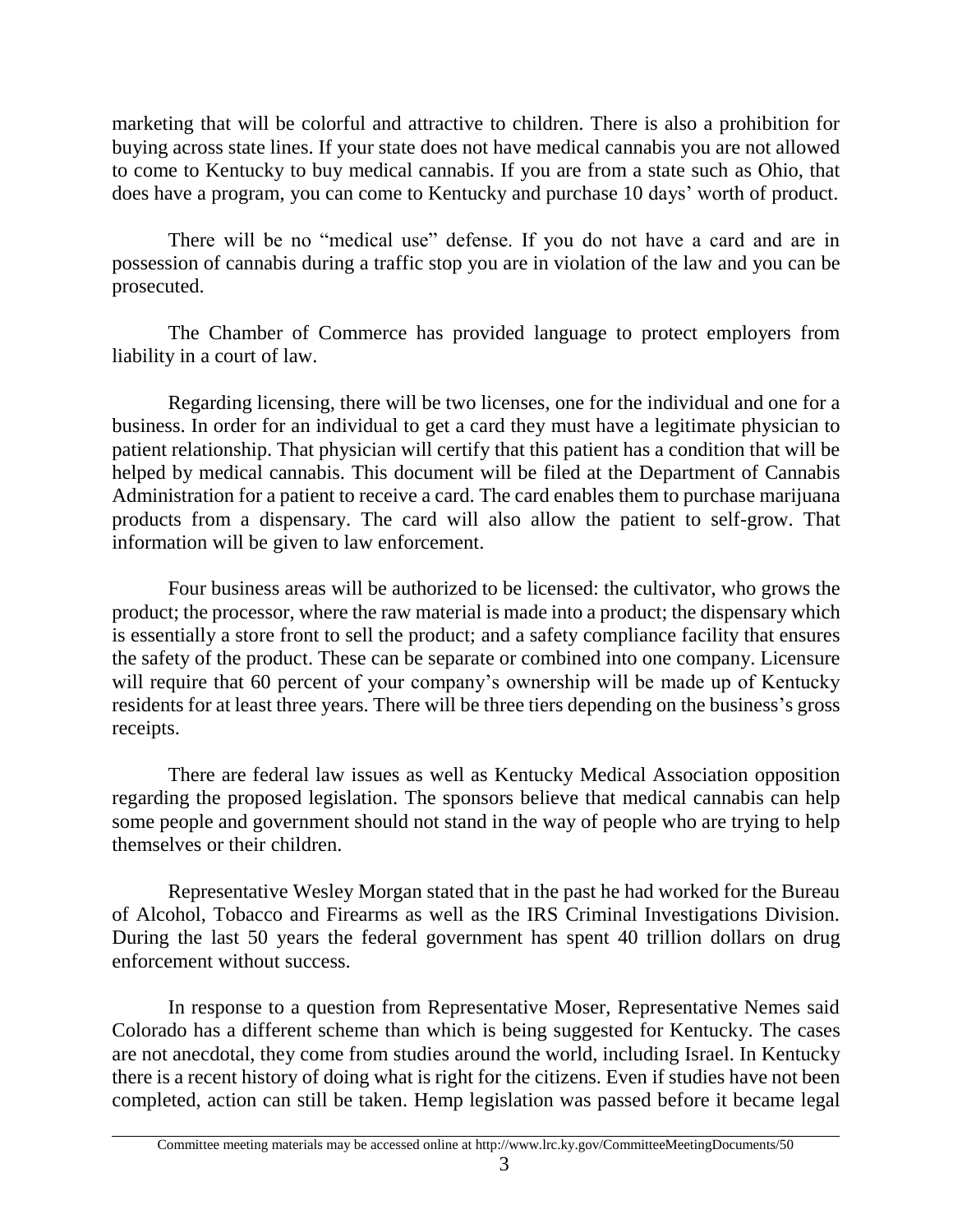federally. "Right to Try" legislation gets in front of the study process and the FDA accreditation process. The cost to implement the legislation is unknown. Representative St. Onge said the intent of the legislation is to allow the program to become self-sustaining.

In response to a question from Senator Schickel, Representative Nemes said patients will not be allowed to smoke cannabis in public. It will not be illegal to smoke it in one's home.

In response to a question from Representative Westrom, Representative St. Onge stated that she has also visited facilities in Colorado and California and agrees that the environment was clinical and is very sterile.

In response to a question from Representative Koenig, Representative Nemes said if a patient self-grows from home, the plants must be inside, in a locked facility. Law enforcement will have a register of who is allowed to grow and who has a prescription or a card, and would not be able to enter a home without probable cause. He added that physicians do not prescribe, but rather recommend that their patient will benefit from medical cannabis. Law enforcement will be allowed to enter a business that sells medical marijuana.

Representative St. Onge added that employers cannot discriminate against hiring someone who is using medical marijuana. Businesses would be able to establish whether or not authorized employees would be allowed to use medical marijuana on premises. Regulations would be established for hazardous duty employees to prohibit medical marijuana use.

In response to a question from Representative Palumbo, Representative Nemes said if the proposed bill passes, medical marijuana will be legal across the Commonwealth of Kentucky. However, if a city or county jurisdiction does not want medical marijuana businesses, they can "opt-out" and businesses will not be able to come to that area to grow and sell medical cannabis. Local communities that opt-out of medical marijuana businesses, then the locality will be ineligible for receipt of tax revenue.

In response to a question from Representative Gentry, Representative Nemes said some of the language in the proposed legislation was supplied by the Chamber of Commerce to protect employers' liability. If an employee, while on the job, hurts themselves or a customer there are protections in place. Based on employer guidelines for hiring, a person cannot be singled out for drug testing. Nor can an employer not hire someone because they have a medical marijuana card. A portion of the revenue will be distributed to the state for self-sustaining the administrative oversight of the program and a portion of the revenue will be distributed to local law enforcement. There is no expected revenue gain for the state.

Committee meeting materials may be accessed online at http://www.lrc.ky.gov/CommitteeMeetingDocuments/50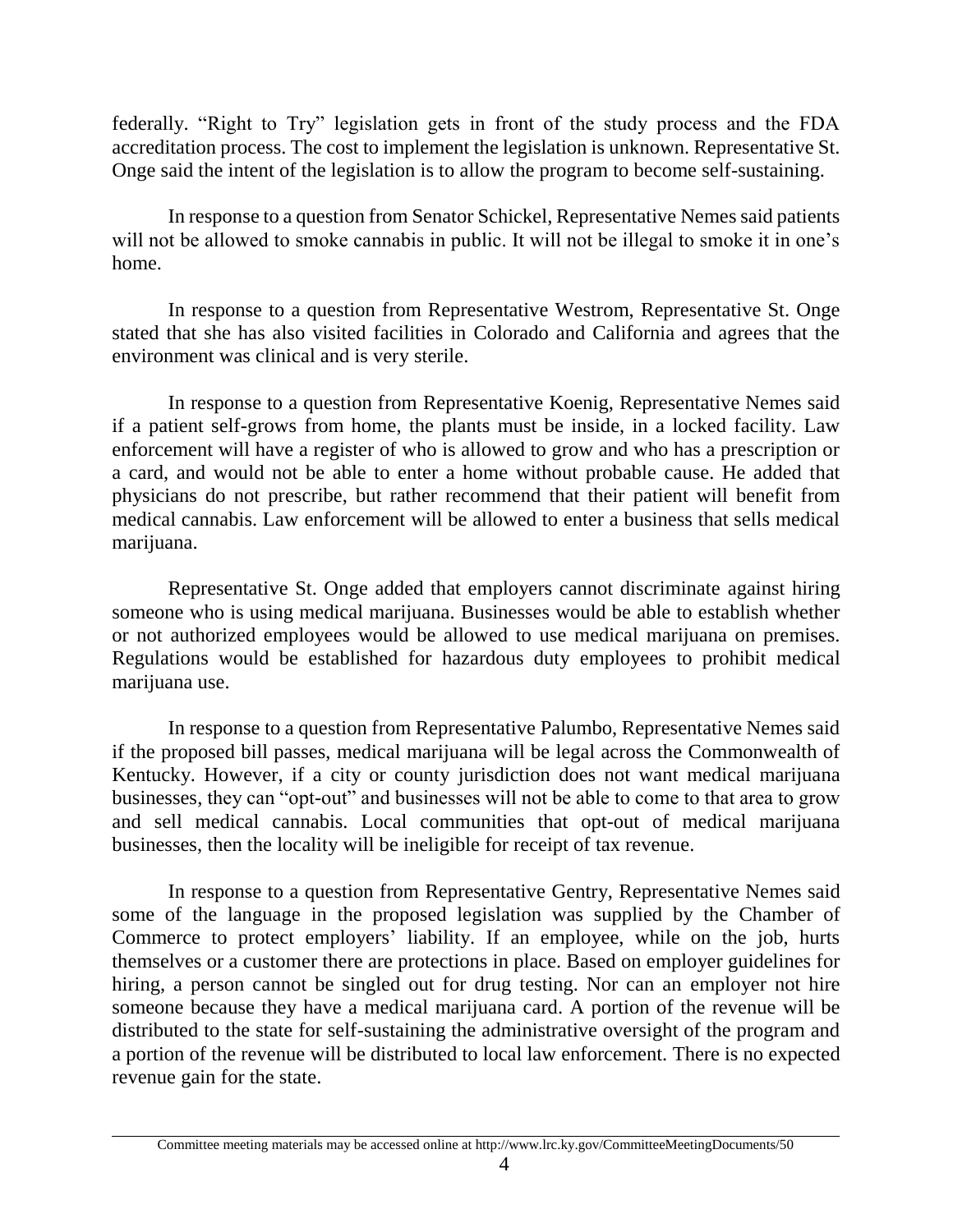Senator Seum commented that several doctors have asked for this legislation. As a cancer survivor, Senator Seum stated that using conventional medication such as oxytocin does not relieve nausea.

Representative Miller commented that, in a survey of his constituents 84 percent were in favor of medical marijuana. Regulation of FDA approved medication has resulted in unintended consequences.

Senator Schickel encouraged Representative Nemes and Representative St. Onge to file a bill.

In response to a question from Senator Thayer, Representative Nemes said CBD oil from hemp can be used for some, but not all of the recommended conditions. The full effect of the marijuana plant is helpful in ways that the CBD oil derived from a hemp plant is not. The doctor will decide which method will best suit the patient. Also, businesses will not have the right to tell law enforcement that they cannot come in to the business without probable cause. There must be probable cause for law enforcement to come into an individual home to perform a search.

# **Kentuckians for Medicinal Marijuana**

Jamie Montalvo, Executive Director of Kentuckians for Medicinal Marijuana thanked Representatives Nemes and St. Onge for their presentation. Many family members have been affected by cancer and have consumed cannabis to help with the side effects of chemotherapy. In most instances, the marijuana has been smoked. Thirty-one states have defended patients' rights to cannabis. There is an ongoing debate as to which is more beneficial, oil or flower. Having access to the flower allows use of cannabis in any form. In many states only cannabis oil is regulated, which patients do not use due to expense and lack of insurance coverage. Also, in most cases the exact product used in a pill or oil form is unknown. It is known that smoking marijuana eases pain and nausea.

CBD oil was legalized in 2014. These oils are being sold across the state. By federal definition hemp must be below 0.3 percent THC. Patients are using CBD in oil, pill, and vape form. Continued use of these products has a side effect of people testing positive for marijuana. People are losing jobs and even child custody. People consuming a legal product in this state are testing positive for consumption of an illegal product.

Regarding SB 118 and HB 166, both have been discussed by multiple groups across the state. A program was proposed to be managed by a health department at an estimated cost of \$2 million to \$4 million. Money collected from fees for licenses would cover this.

In 2000, Colorado's legislature defended patients' rights to cannabis. Ten years later, Colorado allowed for the sale of medical cannabis. SB 118 addressed issues such as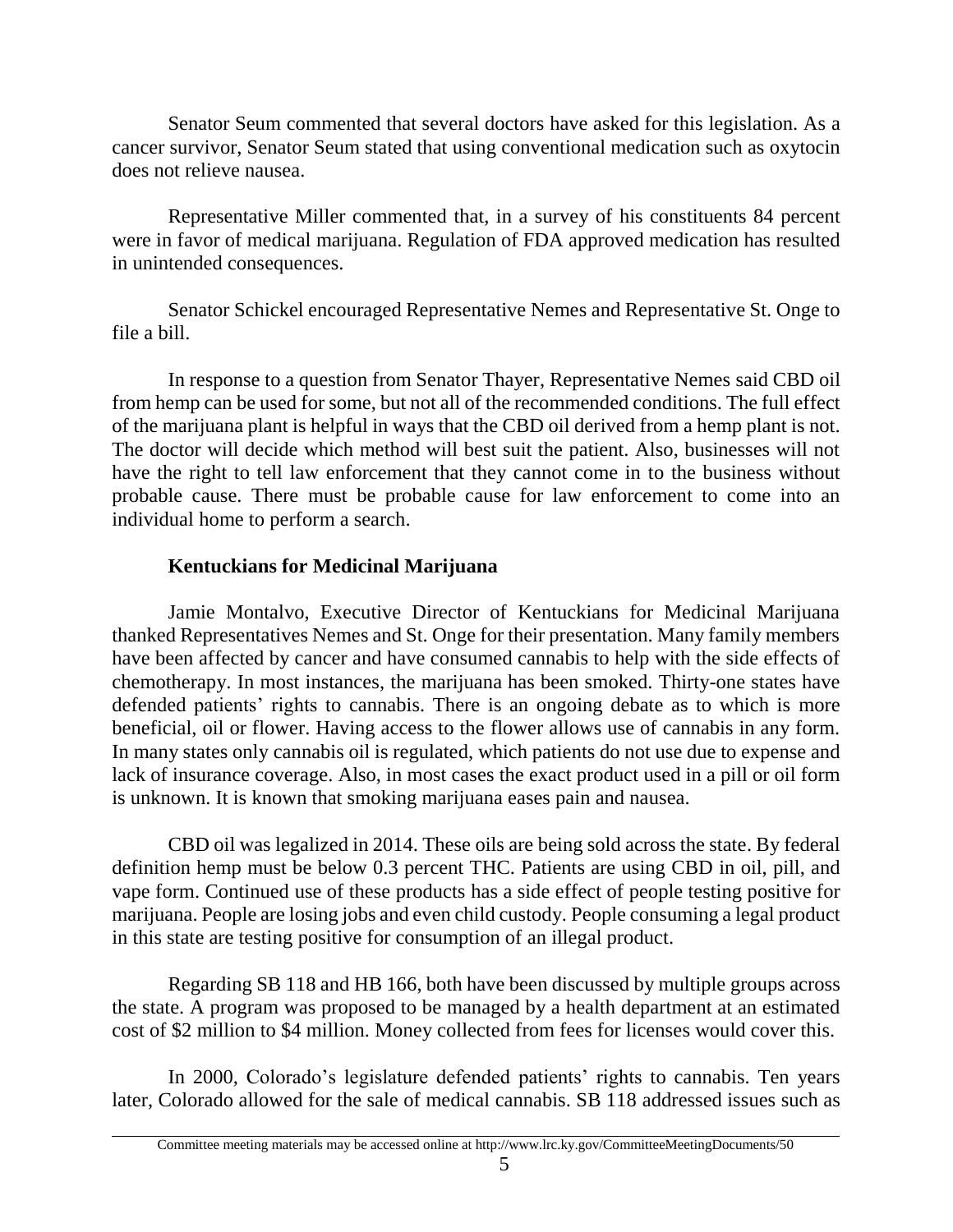driving impaired and other issues that came to light after Colorado passed their legislation. Nationally, there are 16,000 arrests per year for marijuana possession. However, there has not been a single recorded death from marijuana use. SB 118 proposed strict regulations for medical cannabis use and distribution. Because marijuana has not been approved as a medicine, it is now being called marijuana for qualifying conditions. A physician will recommend the use of cannabis, much like recommending using an ace wrap or ice for a sprain. The federal government is allowing states to regulate cannabis. Qualifying conditions that were deemed too broad have been tightened.

Medical cannabis bills from last year were an "opt-in" on home-grown so local communities were not forced to spend money to prevent having sales in their community. With "opt-out," however, local communities are forced to spend money to avoid having medical marijuana. Some communities will be for the bill because it will bring in jobs, excise tax revenue, and enforcement rights. Patients who opt to grow will have to get a license and notify the state of their intent to home-grow. They will also have to notify the local sheriff. There will be a fee to register with the local sheriff. If they are caught selling marijuana, the local law enforcement does have the right to intervene.

In response to a question from Representative Moser, Mr. Montalvo said a prescription would put a doctor's DEA license at risk, therefore physicians make a recommendation. This has been upheld by the Supreme Court. Additionally, medication prescribed and obtained over the counter have an LD50 level. The LD50 level of cannabis has not been determined because you cannot overdose from cannabis. You can however overdose from Tylenol and other prescribed medications. Cannabis is a botanical, not a factory-produced pill and there are too many variables that can happen to a botanical for the FDA to approval of qualifying conditions. The flower is the weakest form of cannabis. The oil is the concentrated form, and takes many flowers to produce even a small vial for use. There are potential side effects when using cannabis but none of them is death.

Representative Moser opined that there is a need for more research and tighter controls. Mr. Montalvo responded the GW Pharmaceuticals has a patent pending for use of cannabinoids in treatment of cancer.

Ashley Taylor, Managing Partner for Herbal Healing, said there will be different licenses for medical marijuana. One for a medical marijuana center which, is the dispensary. One for cultivation, where cannabis is grown. Another for infused products, these are products that have been extracted from the plant. There will also be a license for the testing facility. Cities will be allowed to license individuals. This is a separate fee from what is paid for the state license.

The proposed legislation would create 15 districts within Kentucky that will decide the number of licenses issued in each of the business sectors. In other states the Marijuana Enforcement Tracking Reporting Compliance (METRC) is the system that is used. Using